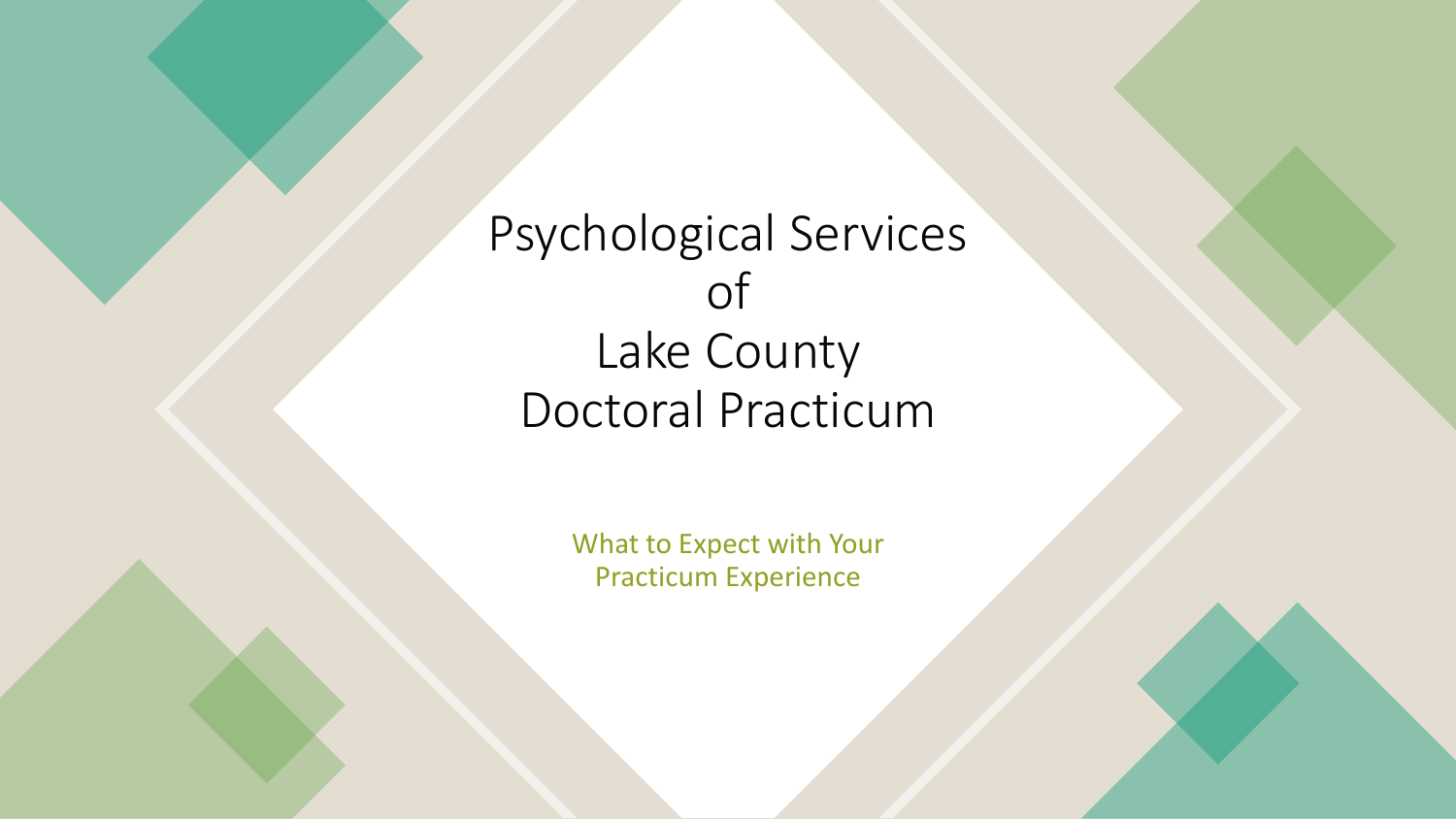#### Our Division

Psychological Services is a division within the Administrative Office of the 19th Judicial Circuit. The Division consists of doctoral-level licensed clinical psychologists, master's level mental health evaluators and therapists, community resource liaisons and an executive assistant.

Psychological Services conducts psychological assessments, individual and family therapy for probationers, anger management assessment and groups, and parenting groups for adult probationers and for the families of juvenile probationers. It monitors contractual services provided by community agencies, including the development of new services funded by probation fees.

Through both formal seminars and informal consultation, Psychological Services works to educate probation staff on psychological, substance abuse and resource issues relevant to the rehabilitation of probationers.

The Division conducts a range of assessments including fitness to stand trial evaluations, not guilty by reason of insanity evaluations, psychological evaluations of individuals undergoing pre-sentence and pre-plea investigations, and mental health evaluations of individuals on probation, including individuals being considered for the Problem-Solving Courts (Drug, Mental Health, Veterans).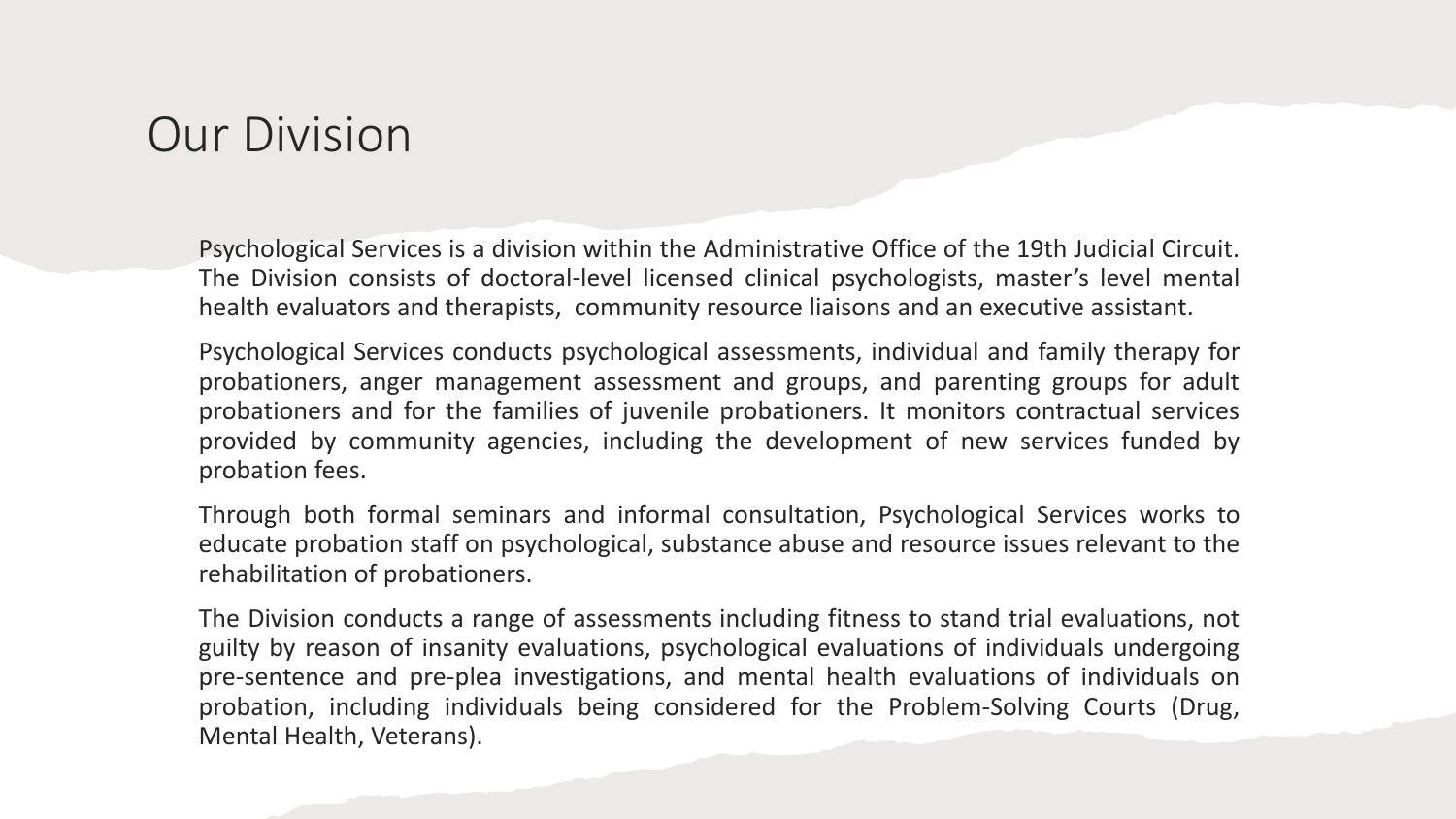# Application and Interview



Most years, Lake County offers diagnostic and advanced (psychotherapy and diagnostic) practica.

Lake County Psychological Services accepts applications from ACEPT and non-ACEPT schools. If you are from an ACEPT school, we will follow all ACEPT protocol for applications.

Applications should be sent electronically using the fillable application found at:

[http://www.19thcircuitcourt.state.il.us/1237/Psychological-](http://www.19thcircuitcourt.state.il.us/1237/Psychological-Services)**Services** 

**Students should submit all requested information along with the application and consent forms.**

Typically, invitations to interview are sent via email with options of date and time.

Students should respond with a preferred date and time but also be flexible with an alternate date/time, as timeslots fill quickly.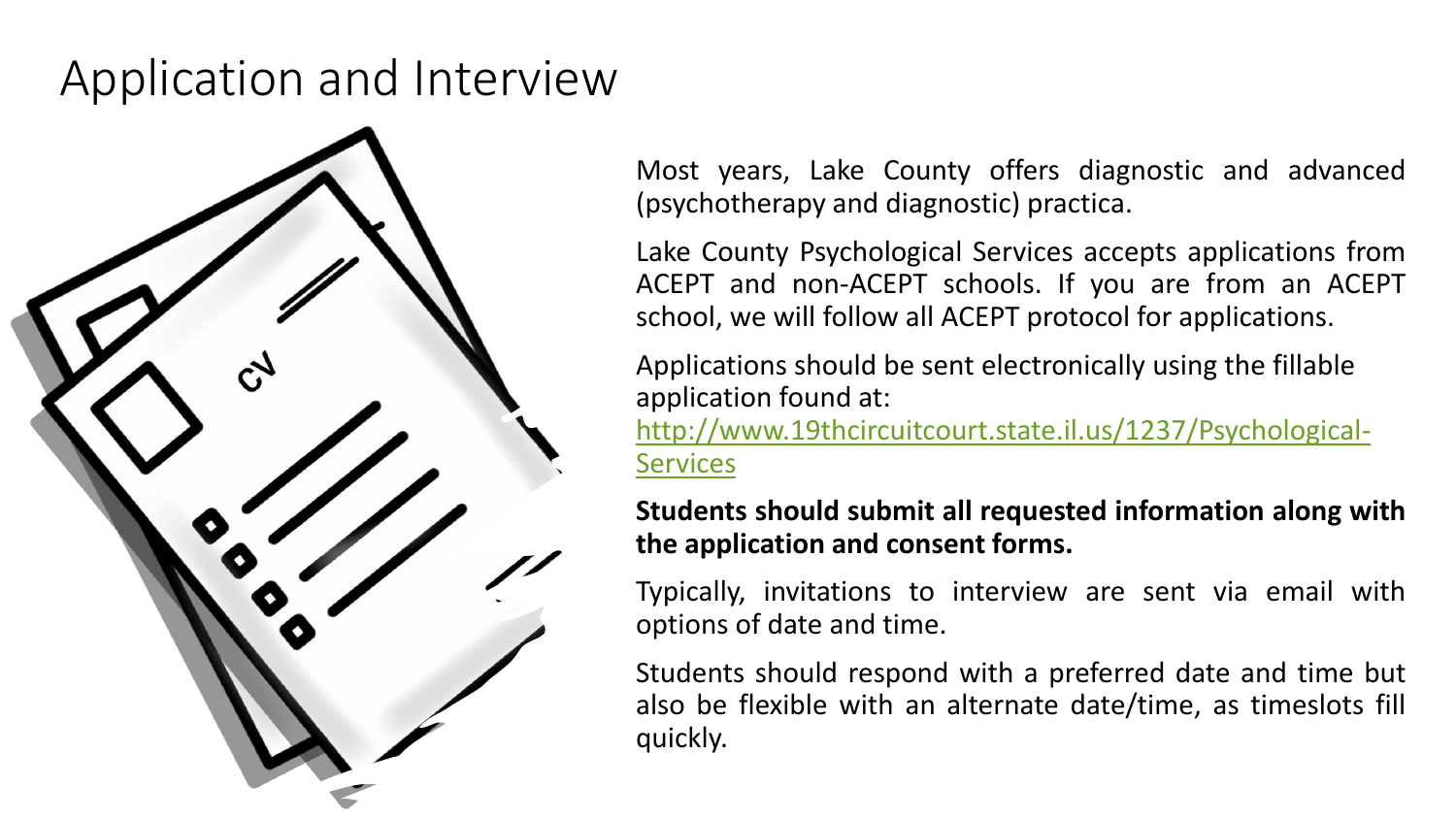# Ideal Candidates



The Ideal Psychological Services Practicum Student:

- ☺ Is ethical and professional.
- ☺ Meets training site commitments and obligations.
- ☺ Values supervision and incorporates supervisory feedback.
- ☺ Utilizes good judgment, is self-motivated, and is attentive to self-care.
- $\heartsuit$  Is empathic and respectful of individuals and cultural diversity.
- ☺ Has strong written and verbal communication skills.
- ☺ Desires to improve competence and confidence in psychodiagnostics, report writing, and (for advanced students) psychotherapy.
- ☺ Is cooperative and collaborative.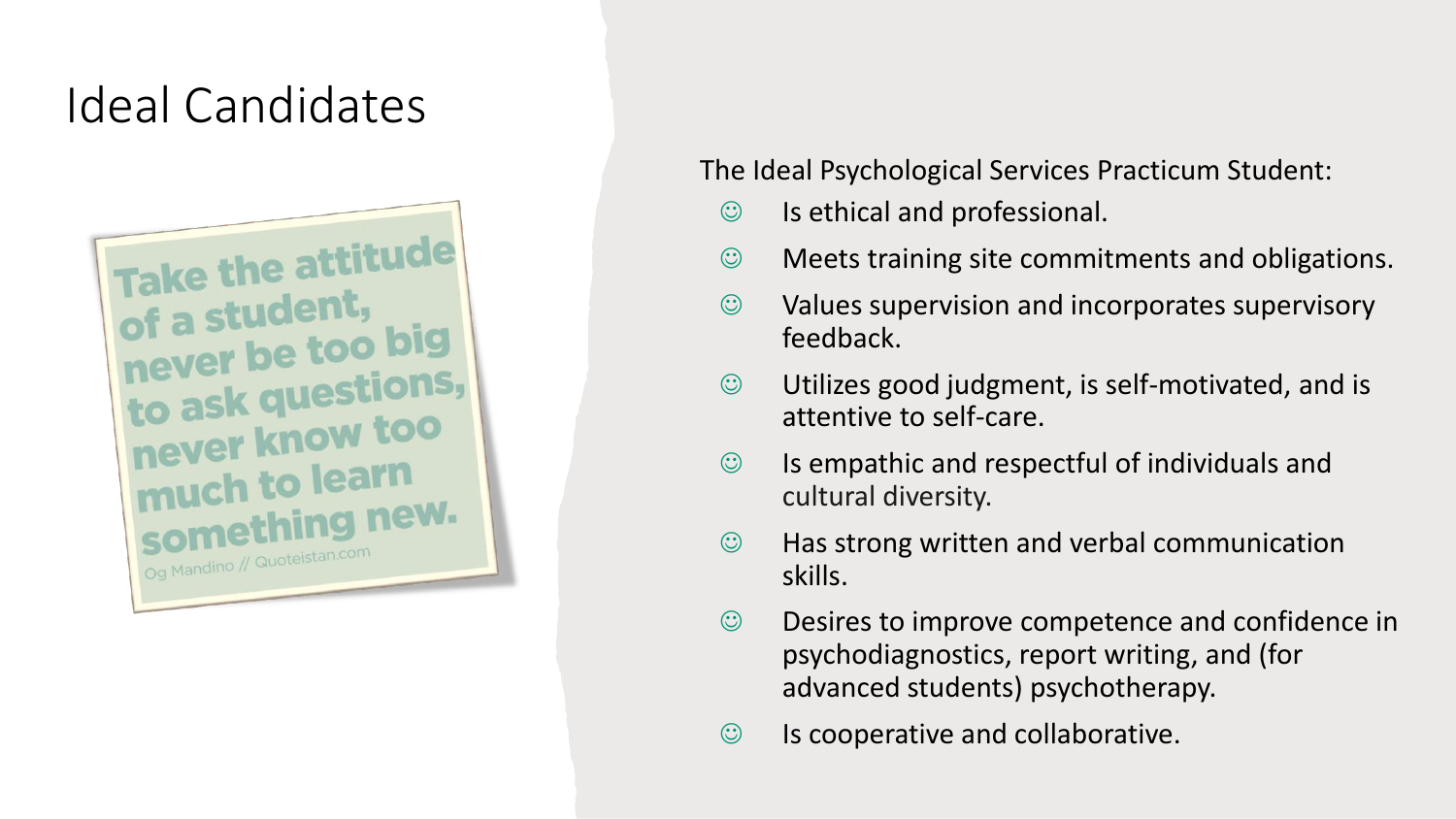#### Interviewing and Acceptance

Students will interview with 1-2 doctors from our practicum committee.

Students may also have an opportunity to speak with current practicum students for insight and feedback.

When offering practicum positions with Lake County, students will be notified following ACEPT protocols (if applicable).

After accepting a practicum position with Lake County, students will be in contact with the Practicum Training Director throughout the summer.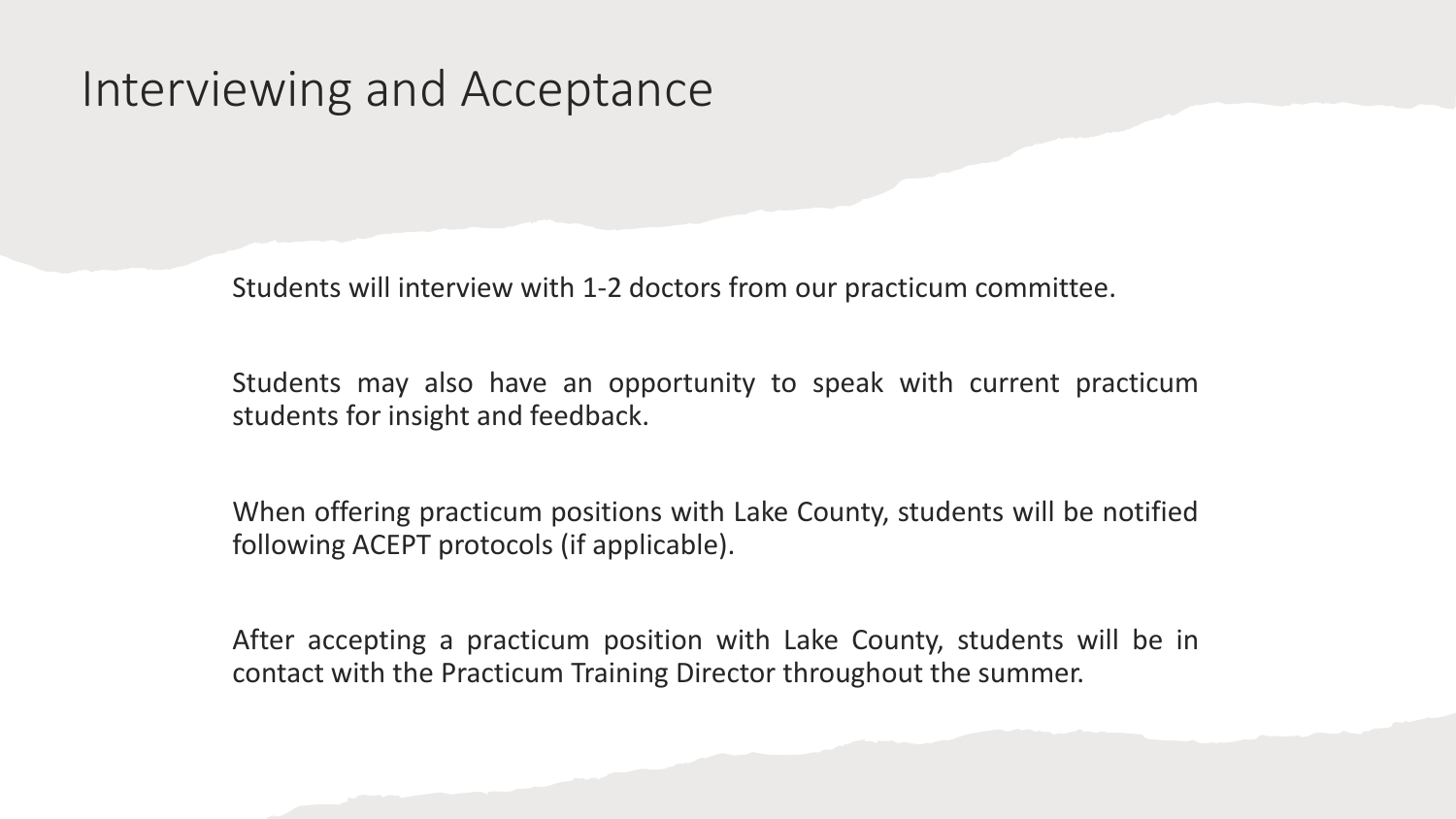# Before You Begin…

The practicum training year generally begins in August and ends in June.

Before your orientation, you will be in contact with the Practicum Director. This will assist in making a smooth transition with our Division.

You will receive several forms and documents prior to orientation; Some explaining various protocols and some requiring action and being returned within the requested timeframe.

The Practicum Director will also send out information on start dates, supervisors, etc. You may contact the director at any time prior to orientation with any questions or concerns.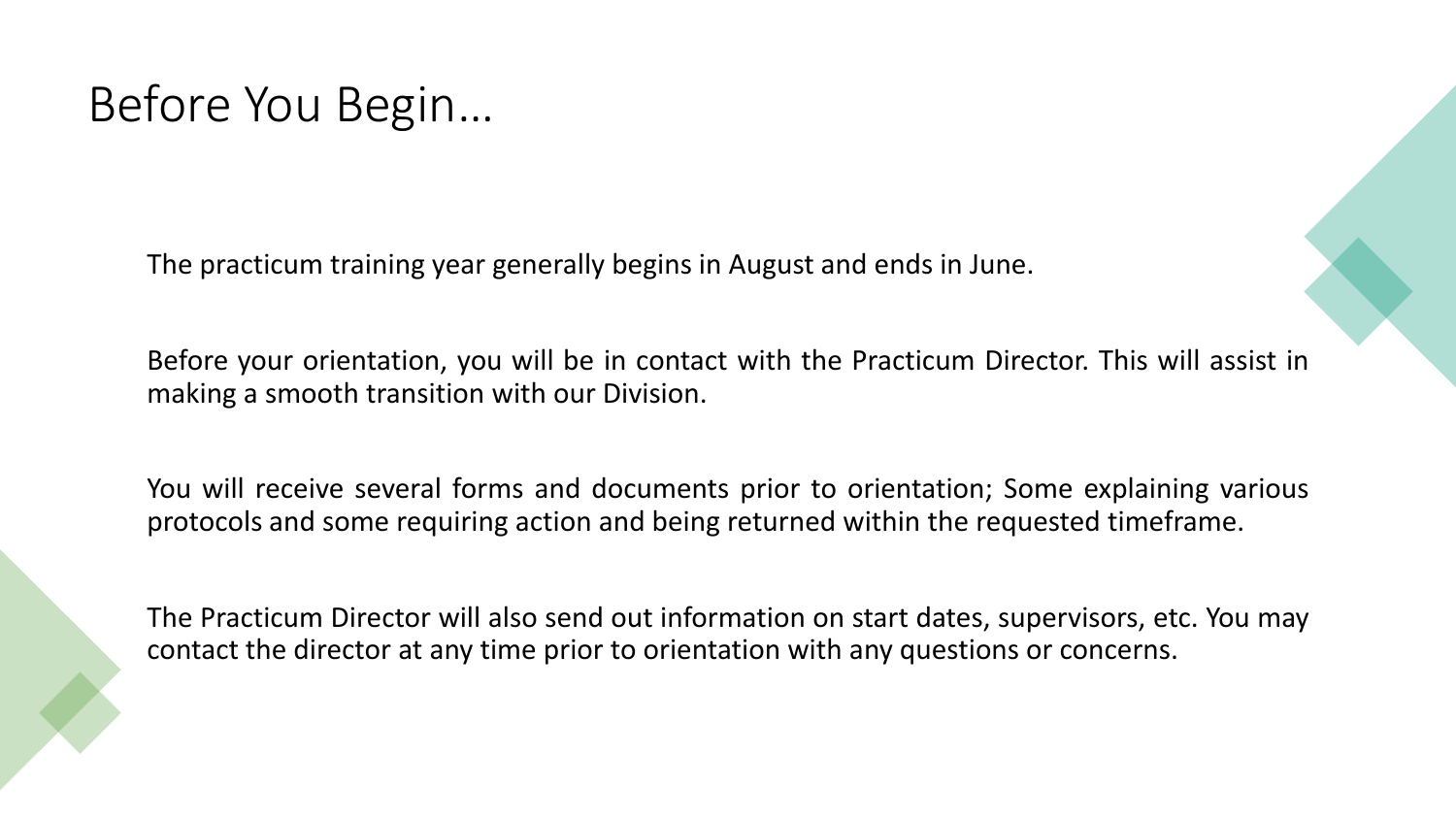### **Orientation**

Students are generally in the office 2 days, weekly. Advanced students may have an additional day assigned.

The first two weeks of practicum, students will experience a variety of scenarios including:

- Introduction to workspaces and staff
- Orientation to workplace policies and procedures
- Tours of various county facilities
- Observation of fitness court call
- Training on commonly used testing protocols
- Completion of county-required trainings

Students will also meet with their assigned supervisor and review practicum expectations.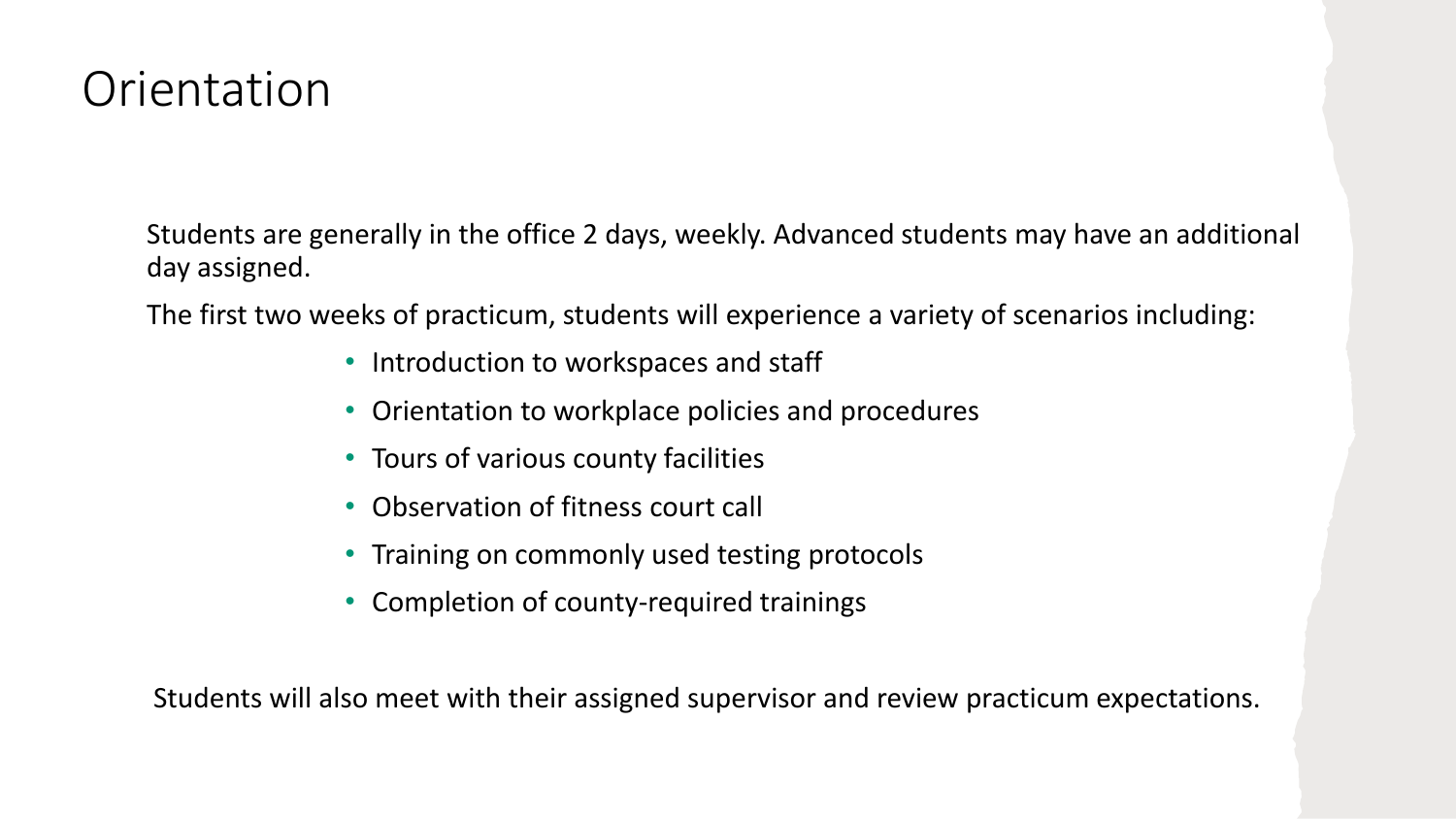# Your Practicum Year - **Workload**



Students typically work a minimum of 16 hours weekly; up to 24 hours may acceptable, if approved by supervisor.

Remote work may be available or required depending on situation and circumstance; prior approval from supervisor must be obtained.

#### 

Diagnostic students complete approximately 12-15 mental health evaluations throughout the practicum year.

Advanced students divide their time between assessment and psychotherapy and may complete approximately 10-12 assessments.

Students will also engage in group supervision, case presentation and didactics.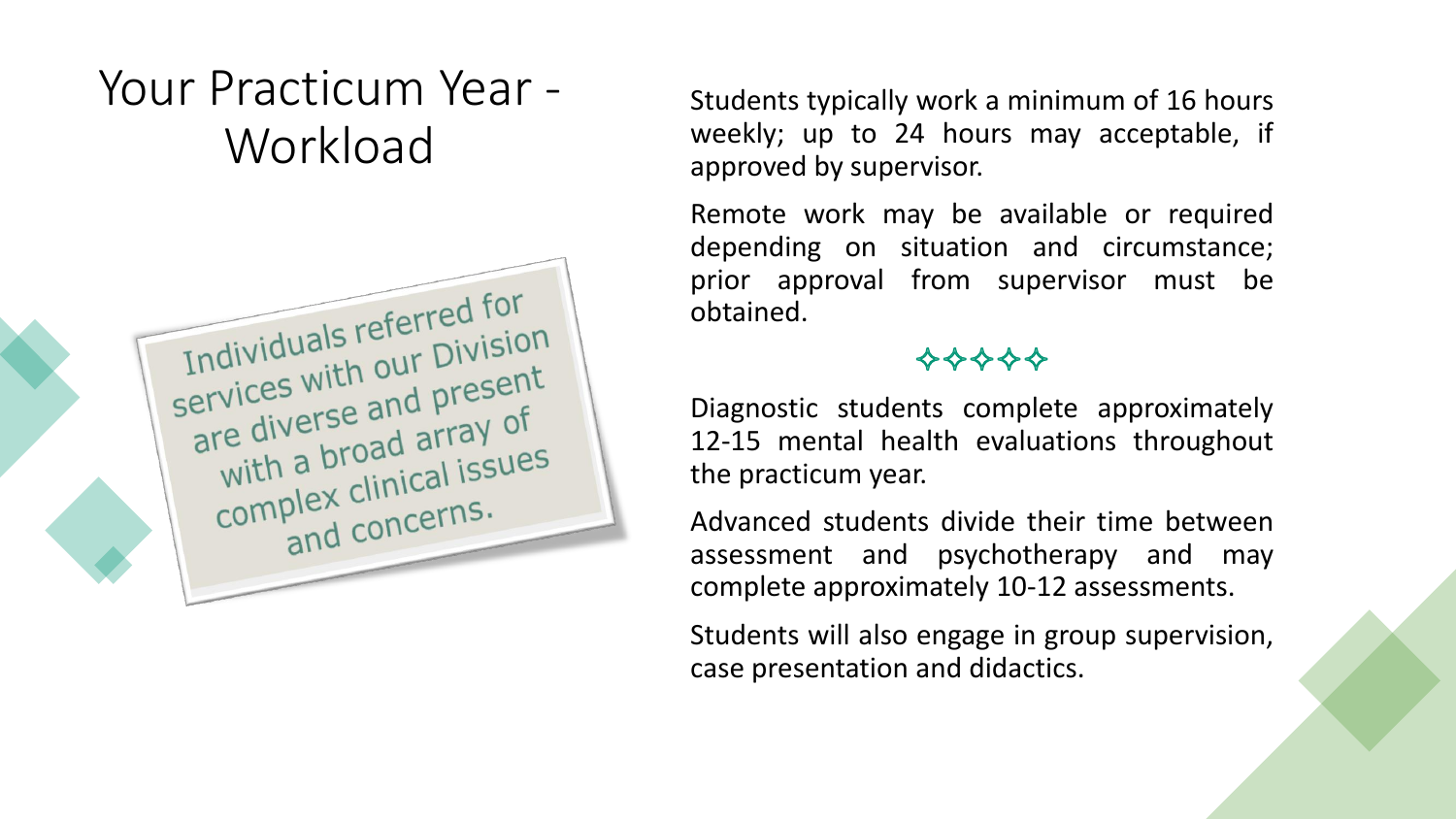### Your Practicum Year

All students, both diagnostic and advanced, will have the following opportunities:

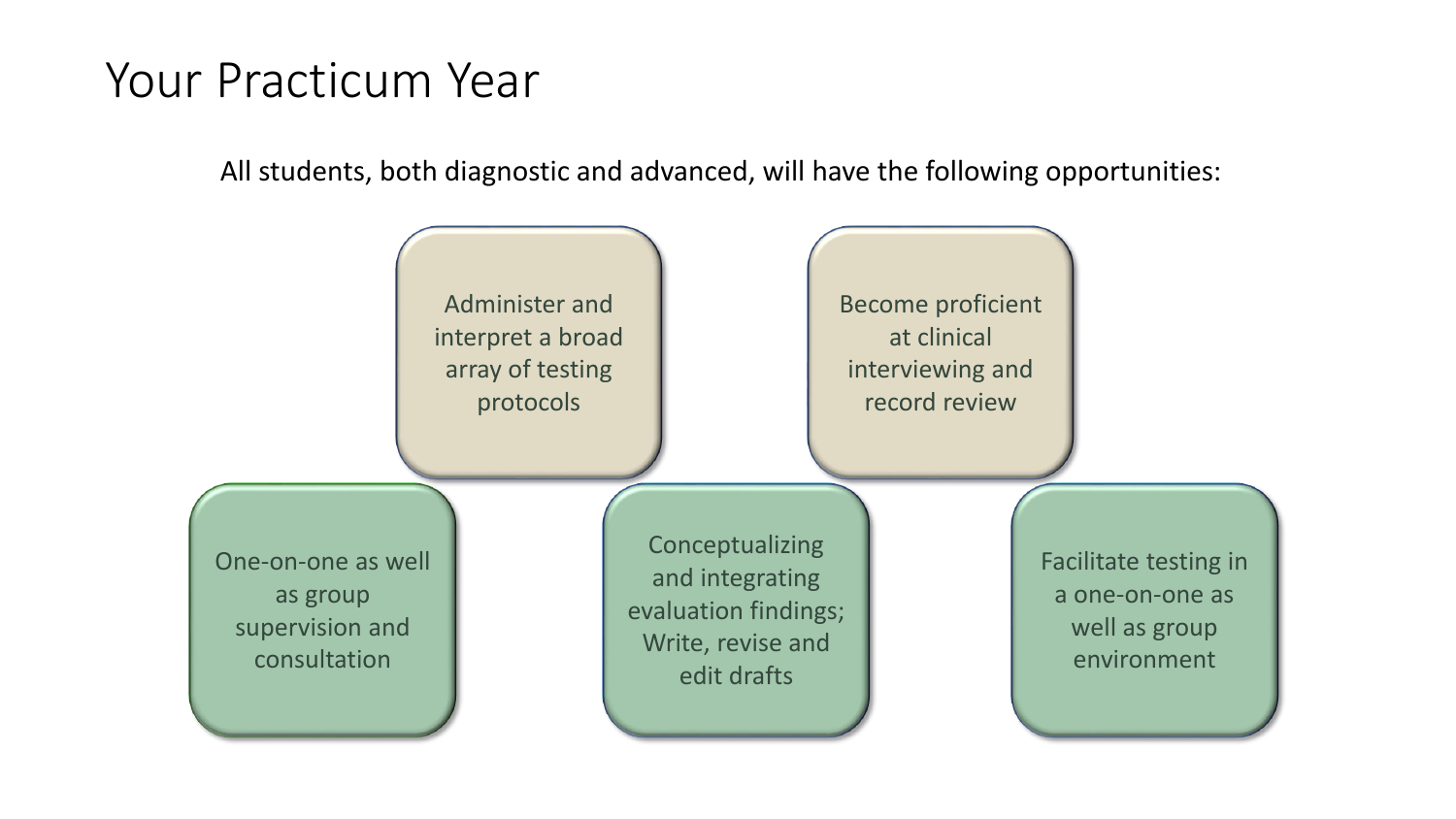### Your Practicum Year - Advanced Students

In addition to assessment, advanced practicum students will also have unique opportunities to provide therapy for a vast array of court-involved clientele. Typical psychotherapy caseload averages about 5 clients.

Students will also facilitate therapy in a group setting using the evidence-based model of Seeking Safety. Seeking Safety is a present-focused counseling model to help people attain safety from trauma and/or substance abuse.

#### The Key Principles of Seeking Safety:

1) Safety as the overarching goal (helping clients attain safety in their relationships, thinking, behavior, and emotions)

2) Integrated treatment (working on both trauma and substance abuse at the same time)

3) A focus on ideals to counteract the loss of ideals in both trauma and substance abuse

4) Four content areas: cognitive, behavioral, interpersonal, case management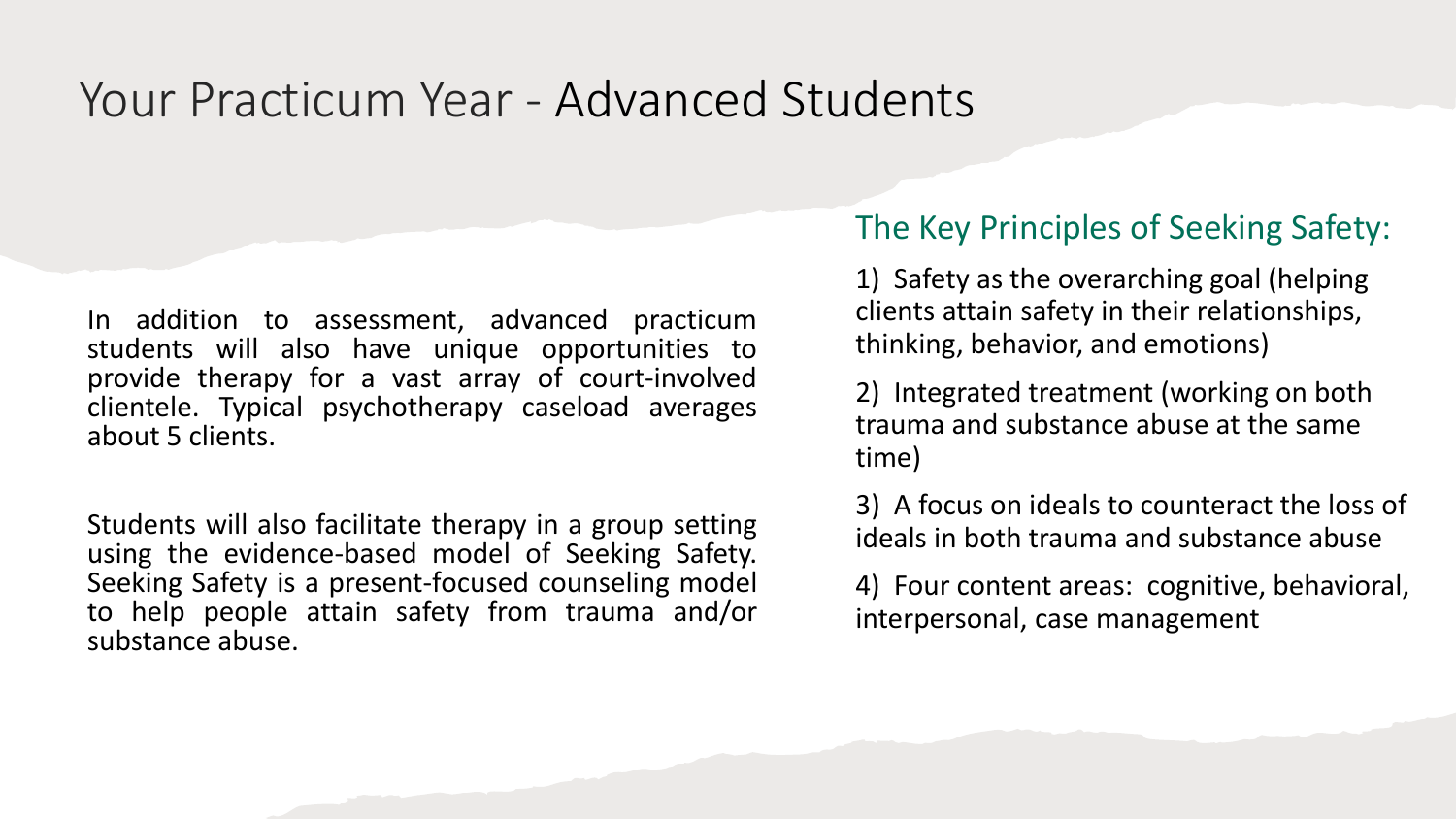### Your Practicum Year – Supervision

- Students will receive at least 1 hour individual supervision from a licensed psychologist weekly
- Students will receive at least 1 additional hour of supervision weekly
	- May be in a group or with mental health clinicians other than a licensed psychologist
- Students are encouraged to observe staff conducing psychological and forensic evaluations and may assist staff in completing evaluations

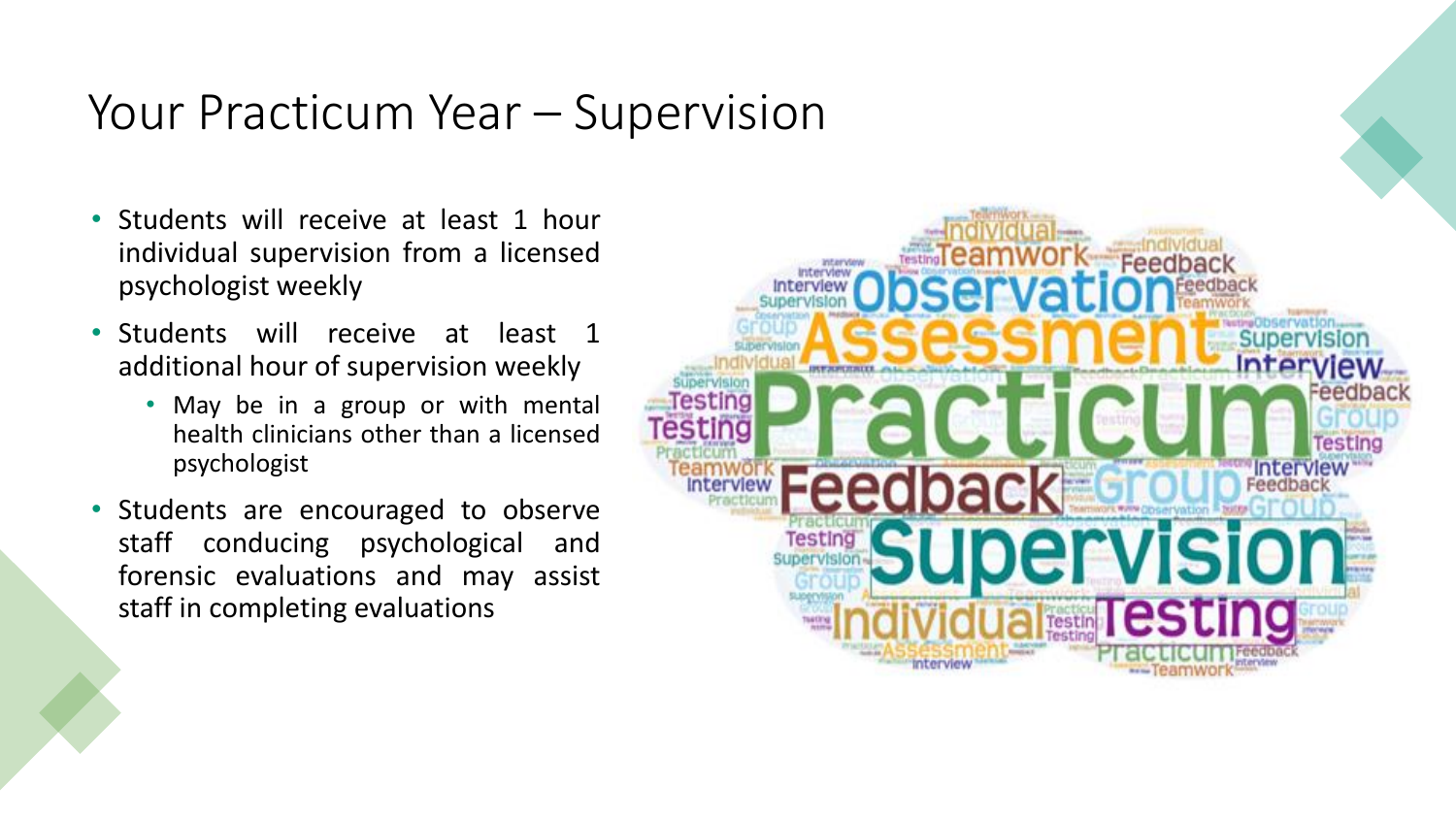

# Supervision Philosophy

We believe that quality of students' work is more important than quantity. Supervision at Psychological Services is individualized and student-focused.

We believe that it is important for students to consider different points of view and to get answers in a timely manner. Students will have a primary supervisor. Students may consult with other clinicians on staff and are encouraged to do so. Students are also encouraged to observe and assist staff in the completion of various psychological and psycho-legal evaluations.

Training opportunities are also provided through Adult Probation Services and the Lake County Health Department. Students are encouraged to attend trainings as part of their practicum experience.

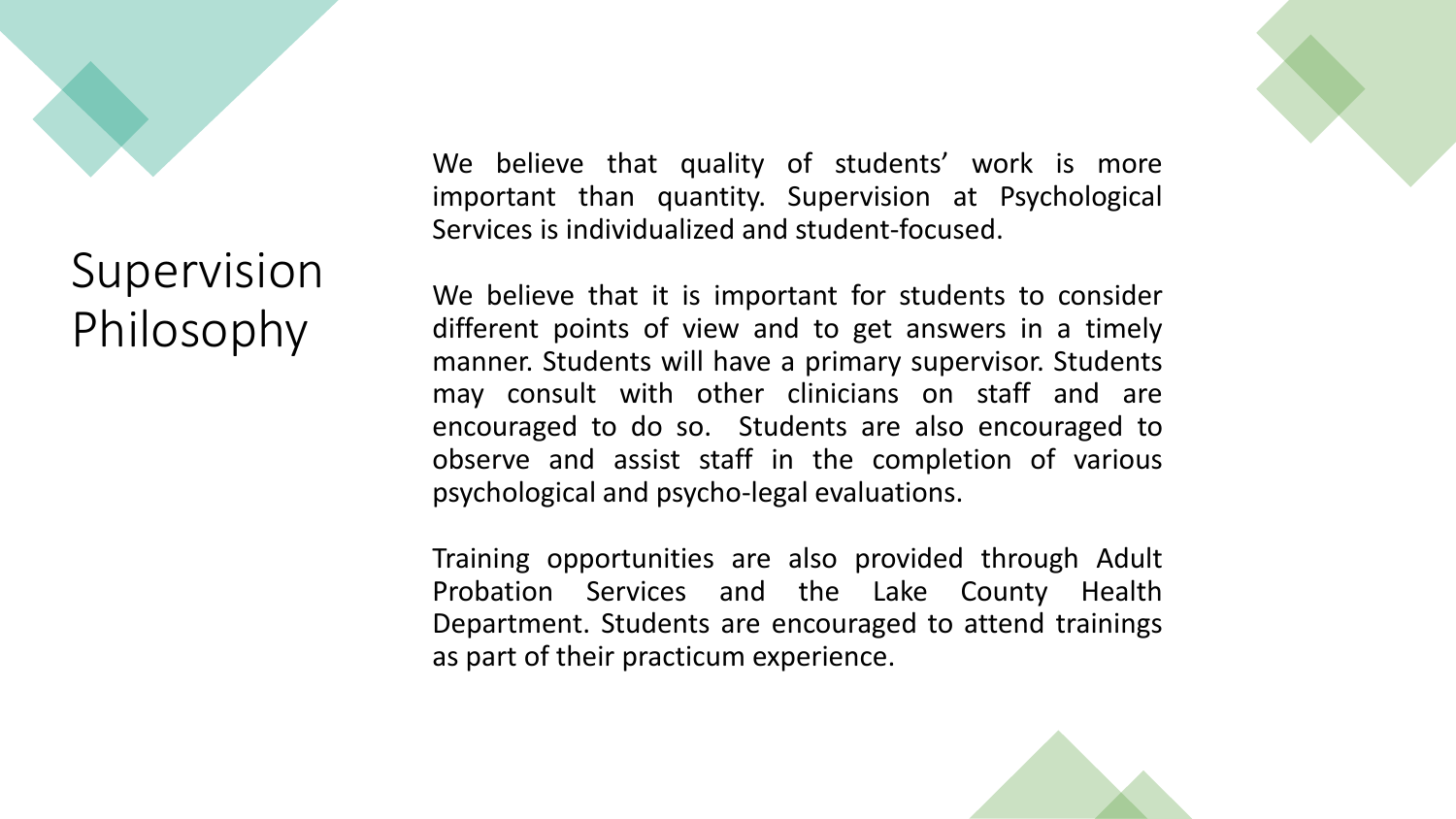#### Your Practicum Year – Wrap Up

Students typically wrap up their practicum with a final supervision with clinical staff.

Students also are requested to fill out a Practicum Feedback Survey.

This survey assists us to continually improve our practicum to ensure students receive the maximum benefit from their time with our Division.

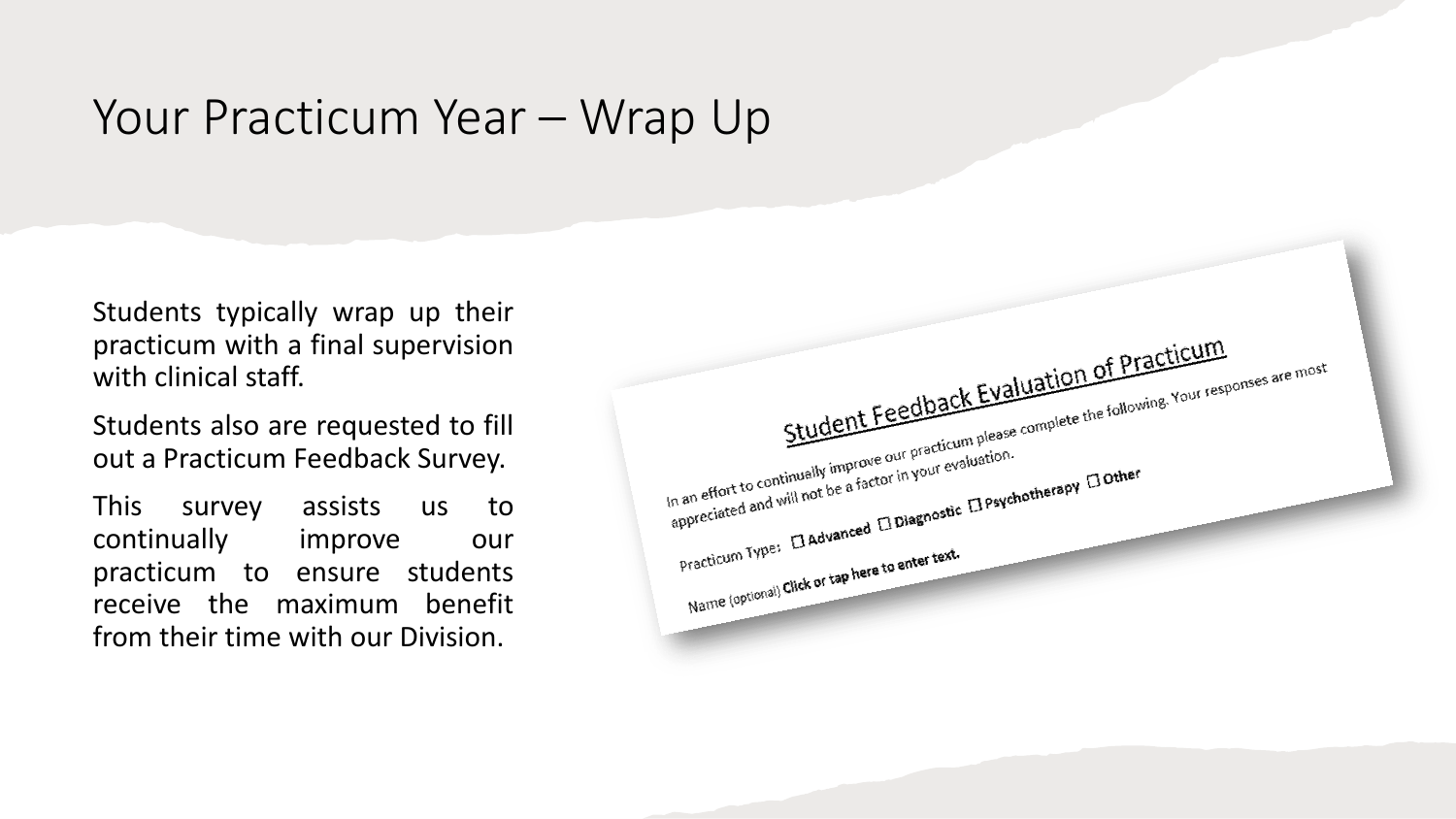# Student Feedback

"The supervisors are great and have given me so much time and attention in regards to strengthening my diagnostic assessment skills."

2019-2020

"It was really nice to always have someone available to discuss questions with. Group supervision was also helpful to see issues from other perspectives."

2018-2019

"I feel that students received a good amount of supervision on all testing cases, and no questions were left unanswered- while still challenging us to grow professionally."

2019-2020

"I know that I can go to any of the psychologists on staff whenever I had a question or concern. The students are also given the right amount of support, guidance, and autonomy."

2017-2018

"The most enjoyable part is coming together as a unit. The most interesting part is learning about new things from subject matter experts. It's a different experience from class lectures. I really appreciated all of the training topics."

2019-2020

"I felt that I was really given the opportunity to learn, develop, and expand my skill set with support."

2018-2019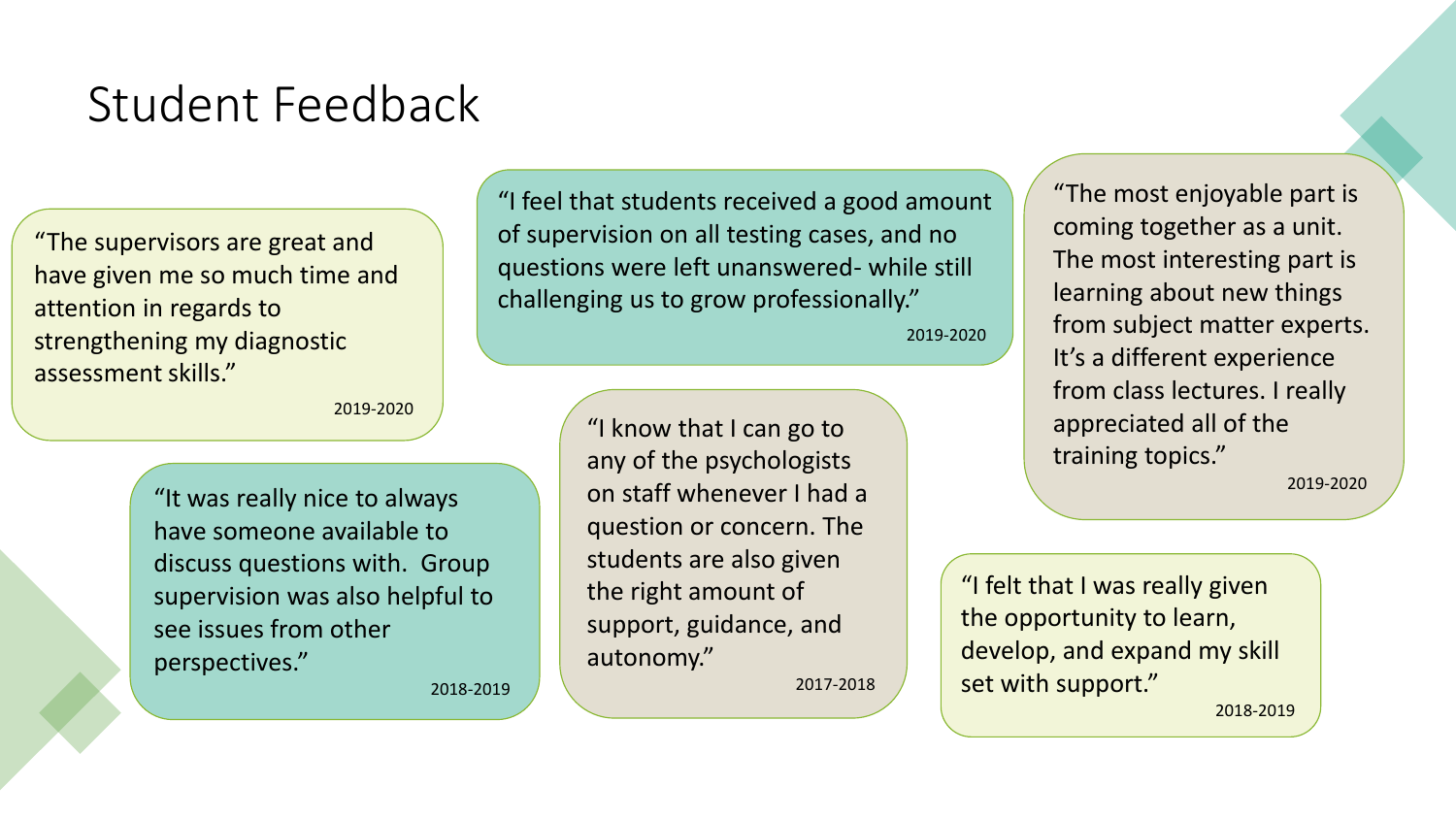## Research Opportunity

The Division has a substantial database of archival data of over 10,000 psychological evaluations. Students have utilized this data to complete dissertations.

Other research opportunities may also exist for motivated student researchers.

If interested in a research opportunity, students may speak to their supervisor for more information.